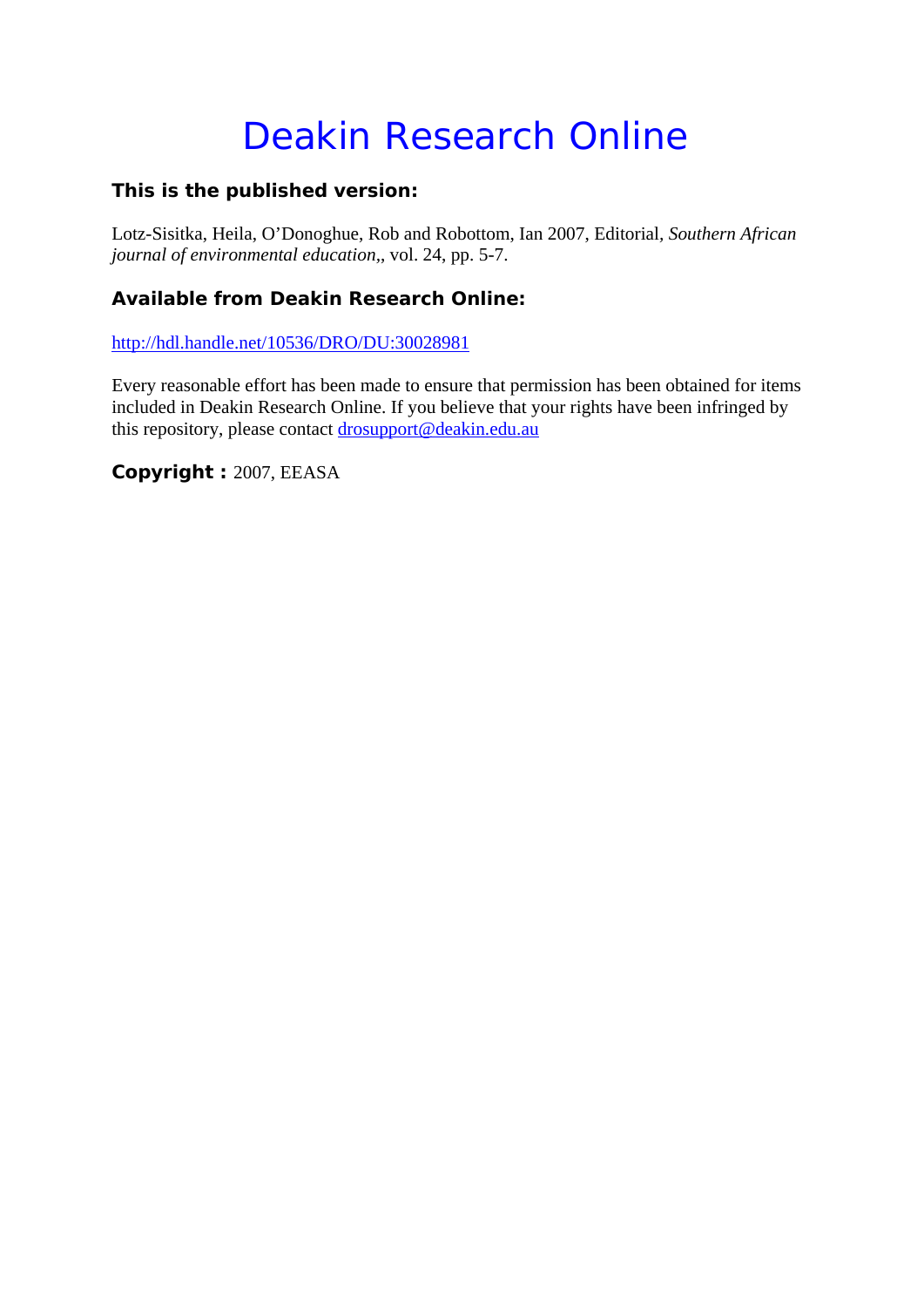

## **Editorial**

24, 2007The year 2007 is a significant year for environmental education. It marks 30 years since the Heila Lotz-Sisitka & Rob O'Donoghue, Rhodes University, South Africa Ian Robottom, Deakin University, Australia

first internationally agreed principles of environmental education were developed at Tbilisi, commonly known as the Tbilisi Principles. It is also the year in which human beings apparently are finally 'waking up' to the fact that human-induced environmental change is causing impacts which are infinitely complex and difficult to resolve. This year, through various highly publicised and politicised events, people have begun to recognise that it is getting hot on planet Earth, and that the associated social, economic and environmental costs are profoundly disturbing. The Stern Review and the UN Intergovernmental Panel on Climate Change both firmly indicated that human-induced environmental change will threaten human economies and security in ways that are unprecedented in human history.

Southern Africa, where this special edition of the EEASA Journal is being produced to coincide with the 25th anniversary of the existence of the Environmental Education Association of Southern Africa, and the hosting of the 4th World Environmental Education Congress, is one of the areas most vulnerable to the impacts of climate change. More than 70% of the people in southern Africa live in rural areas, and depend directly on natural resources for their livelihood and food security, making environment (and environmental education processes) a central concern in development discussions in the region. Patterns of global inequality are pronounced in the region, which has some of the poorest countries in the world. Out of its 25-year history, EEASA and its members, along with colleagues around the world, continue to seek ways of educating and empowering people to successfully participate in resolving environmental issues and create more sustainable and socially just living patterns. In drawing attention to our constant need to learn how to improve our understandings of environmental education and learning as the world around us changes, the World Environmental Education Congress organising committee chose to profile the question of 'Learning in a Changing World', by making this the theme of the Congress.

This edition of the EEASA Journal is dedicated to this theme. We invited Ian Robottom, a colleague from Australia, to co-edit the journal with us, within a process where members of the Scientific Committee of the 2007 World Environmental Education Congress (WEEC) were invited to submit 'Think Pieces' on the theme of the WEEC 2007. We asked them to include consideration of the 30-year history of environmental education in their Think Pieces. The resulting Think Pieces reflect an interesting mix of review, research and thoughtful questioning, constituting an intriguing set of papers to contemplate alongside the many other offerings that will be available at the World Environmental Education Congress.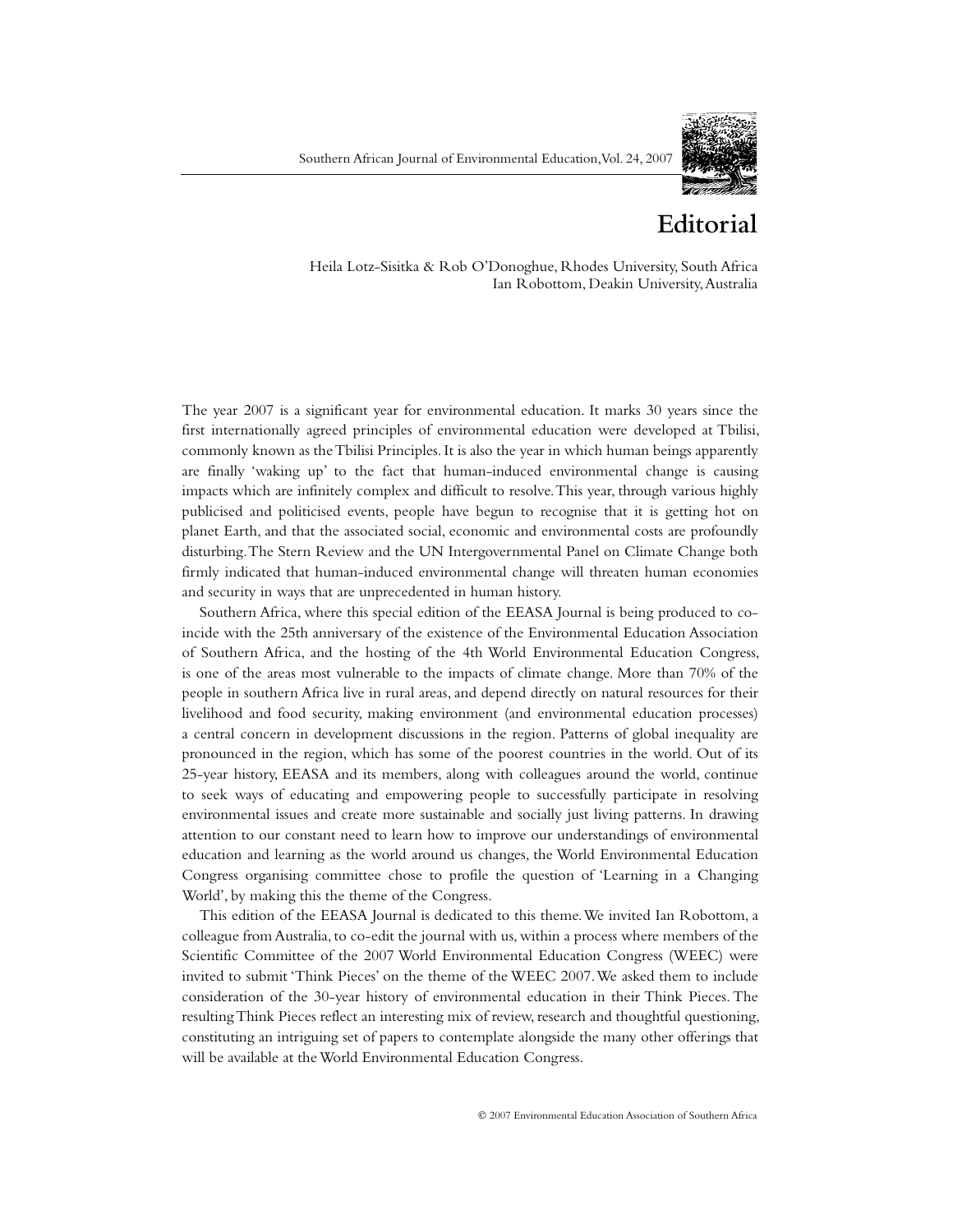This Editorial contains a brief introduction to the 13 Think Pieces, the four Feature Articles and a Viewpoint paper which make up this special edition of the EEASA Journal. As editor of the journal, Heila was encouraged to consider these contributions in relation to the WEEC 2007 theme and programme in an opening Think Piece. This opening Think Piece seeks to probe how we, as a global community of practice, can make sense of each other's contributions, and how we might consider engaging in dialogical processes with the published thoughts of others (such as those contained in this journal) and in the context of the World Environmental Education Congress. In doing this, it draws attention to the underlying purposes and possibilities contained in much of our writing, and the purpose and possibilities embedded in hosting largescale global gatherings such as the WEEC 2007. It would seem that there is a need for seeking out dialogue with others in our field, given that the WEEC 2007 has attracted people from over 70 countries around the world who wish to meet and talk about their research and work in environmental education. This is also evident in the engaged response we received to the invitation to submit Think Pieces to this edition of the EEASA Journal.

The first section of the journal is dedicated to the Think Pieces that were accepted for publication, as they open possibilities for enhancing and deepening debates at the WEEC 2007. They are diverse in focus and content, but together form an interesting capital for dialogue, research and development in the field of environmental education. The first Think Piece by Samuel Ayonghe and Sani Amawa asks how environmental education is responding to the ever more present question of human adaptability to rapid environmental change. In a sense all the other Think Pieces and Feature Articles in the journal could be constituted as possible 'answers' to this piercing global question if they are to stand the test of time. The next two Think Pieces by Mario Salomone and Stephen Sterling provide us with the rich experience and thoughts of two practitioners who have 'been around', working in the field of environmental education for over 30 years, and, interestingly, both ask profound questions about the relationship between environmental education thinking and deep-seated cultural change, and both argue for radical re-orientations in educational thought and practice. Then there are a number of Think Pieces that focus on the complex and ever-vexing question of how people learn, and how we as environmental educators have been theorising, and can possibly come to theorise and interpret learning processes. Leading the discussion are the insights of Arjen Wals, developed out of the research process associated with editing a new book called *Social Learning towards a Sustainable World* (Wals, 2007) in a Think Piece which maps out an argument for social learning processes that might extend our reflexivity as we 'fumble towards sustainability'. On a similar theme, Paul Hart, with characteristic depth of insight and thoroughness, explores what we are learning about social learning processes, probing questions of relational politics and identity in processes of reflexive agency. Joe Heimlich and Martin Storksdieck argue that we need to change our thinking about learning in a changing world, through their paper mapping out developments in thinking in the context of free choice learning. Lesely Le Grange and Chris Reddy reflect on the changing environment(s) that form the focus of environmental learning processes, and the changing learning environment(s) that people find themselves in, also drawing attention to the changing cultural context of learning. Michael Jackson, through his explicit interest in postcolonial forms of education, also addresses the issue of learning cultures, and argues strongly for